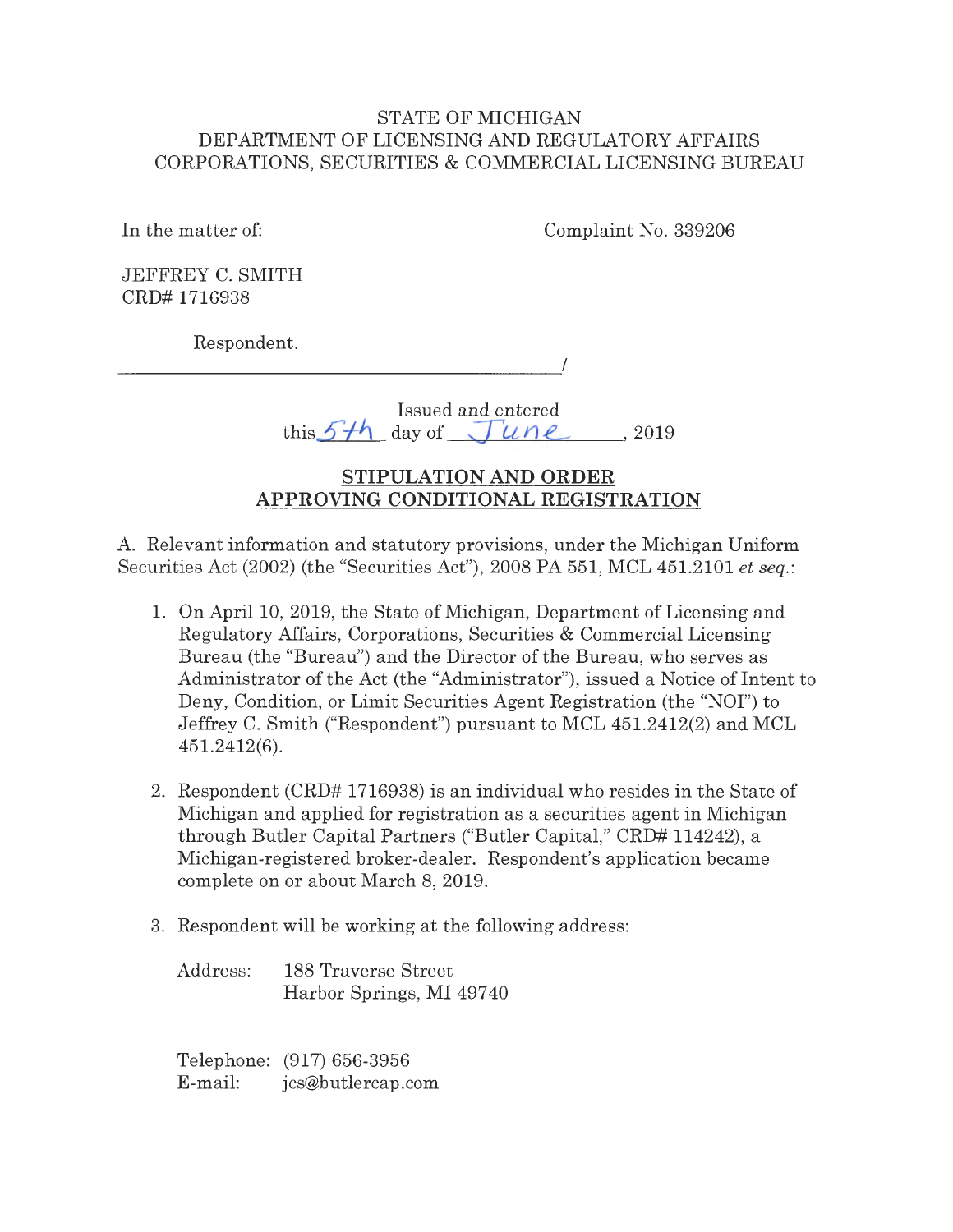Jeffrey C. Smith Stipulation and Order Approving Conditional Registration Agency No. 339206 Page 2 of 9

> 4. Respondent will be supervised by the following Supervisor or Compliance Officer at Butler Capital who works at the address indicated:

| Name:<br>Title: | Antoine C. Kemper, Jr., CRD No. 1395246<br>Chief Operating Officer and Chief Compliance Officer |
|-----------------|-------------------------------------------------------------------------------------------------|
| Address:        | 151 Post Road<br>Old Westbury, NY 11568                                                         |
| $E$ -mail:      | Telephone: (516) 333-2100<br>tk@butlercap.com                                                   |

- 5. Respondent neither admits nor denies the allegations in the **NOI,** and consents to entry of this Consent Order only for the purpose of resolving the NOI in an expeditious fashion that avoids the time and expense associated with an administrative proceeding and any appeals therefrom.
- 6. The Administrator and Respondent (collectively, "the Parties") have determined that: (a) protection of the investing public does not require additional disciplinary action if Respondent and Butler Capital agree to registration subject to the terms and conditions specified in this Stipulation and Order; and (b) the conditional registration of Respondent pursuant to this Stipulation and Order is authorized by law and otherwise reasonable, appropriate, and in the public interest.

# B. STIPULATION

The Parties agree to this Stipulation enabling the Administrator to conditionally register Respondent as a securities agent subject to his compliance with the following conditions:

- 1. The Parties agree that, effective upon entry of the attached Order, the NOI and Respondent's request for a compliance conference are both resolved without further action by the Parties.
- 2. Following entry of the attached Order, the Bureau will file a Form U6 reflecting the Parties' resolution of the NOI under this Stipulation and Order. In addition, the Bureau will update the Central Registration Depository (the "CRD") to reflect Respondent's registrations as a securities agent as "APPROVED-RES [RESTRICTED]." This Stipulation and Order is a public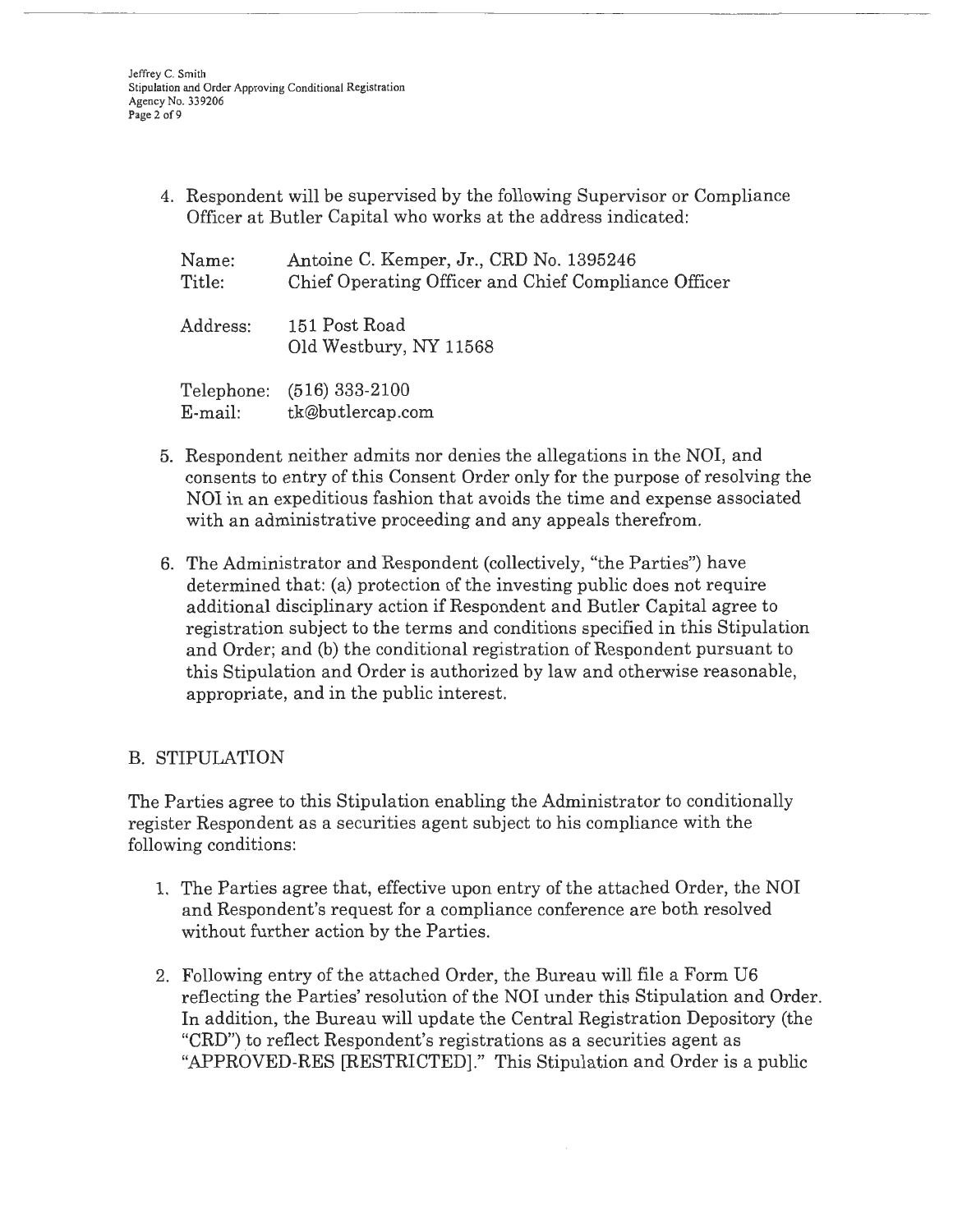Jeffrey C. Smith Stipulation and Order Approving Conditional Registration Agency No. 339206 Page 3 of 9

> record required to be published and made available to the public, consistent with section 11 of the Michigan Freedom of Information Act, MCL 15.241. The Bureau currently publishes copies of orders issued under the Act to the Bureau's website.

#### **Compliance Review and Reporting**

- 3. As described further in paragraphs B.15 and B.16, Respondent agrees to prepare and submit quarterly compliance reports to his supervisor at Butler Capital in the form attached as Exhibit A, which Butler Capital will then review, certify, and maintain together with all additional information required by this Stipulation and Order. "Quarter" or "quarterly," for purposes of this paragraph and as used throughout this Stipulation and Order, means the periods from January 1 to March 31; April 1 to June 30; July **1** to September 30; and October 1 to December 31.
- 4. Respondent's securities agent registration will remain conditional and subject to this Stipulation and Order, and Butler Capital agrees to supervise Respondent under this Stipulation and Order, for a minimum period of one (1) year following the date that Butler Capital provides evidence to the Bureau that Respondent's Total Assets exceed Total Liabilities or Current Assets exceed Current Liabilities as reflected in the Personal Balance Sheet and supporting documentation reviewed by Butler Capital ("Evidence of Solvency"), unless extended as described in this Stipulation and Order (the "Conditional Registration Term"). One year after Butler Capital provides the Evidence of Solvency to the Bureau, Butler Capital may submit a written request to the Bureau, at the address indicated in Paragraph B.5, that the conditions be lifted from Respondent's registration and providing a reasonable basis for the request. Butler Capital's written request to lift Respondent's conditional registration must include: (a) originals of all quarterly compliance reports required under paragraphs B.3, B.15, and B.16; (b) a current personal balance sheet for Respondent and (c) any additional information specifically required by this Stipulation and Order. Respondent's registration will remain conditional, and the Conditional Registration Term continues, until the Administrator issues an order removing the conditions imposed by this Stipulation and Order after consideration of Butler Capital's written request contemplated by this paragraph.
- 5. Any changes to Paragraphs A.3 or A.4 of this Stipulation and Order must be reported in writing to the Bureau within fifteen (15) days to the following address: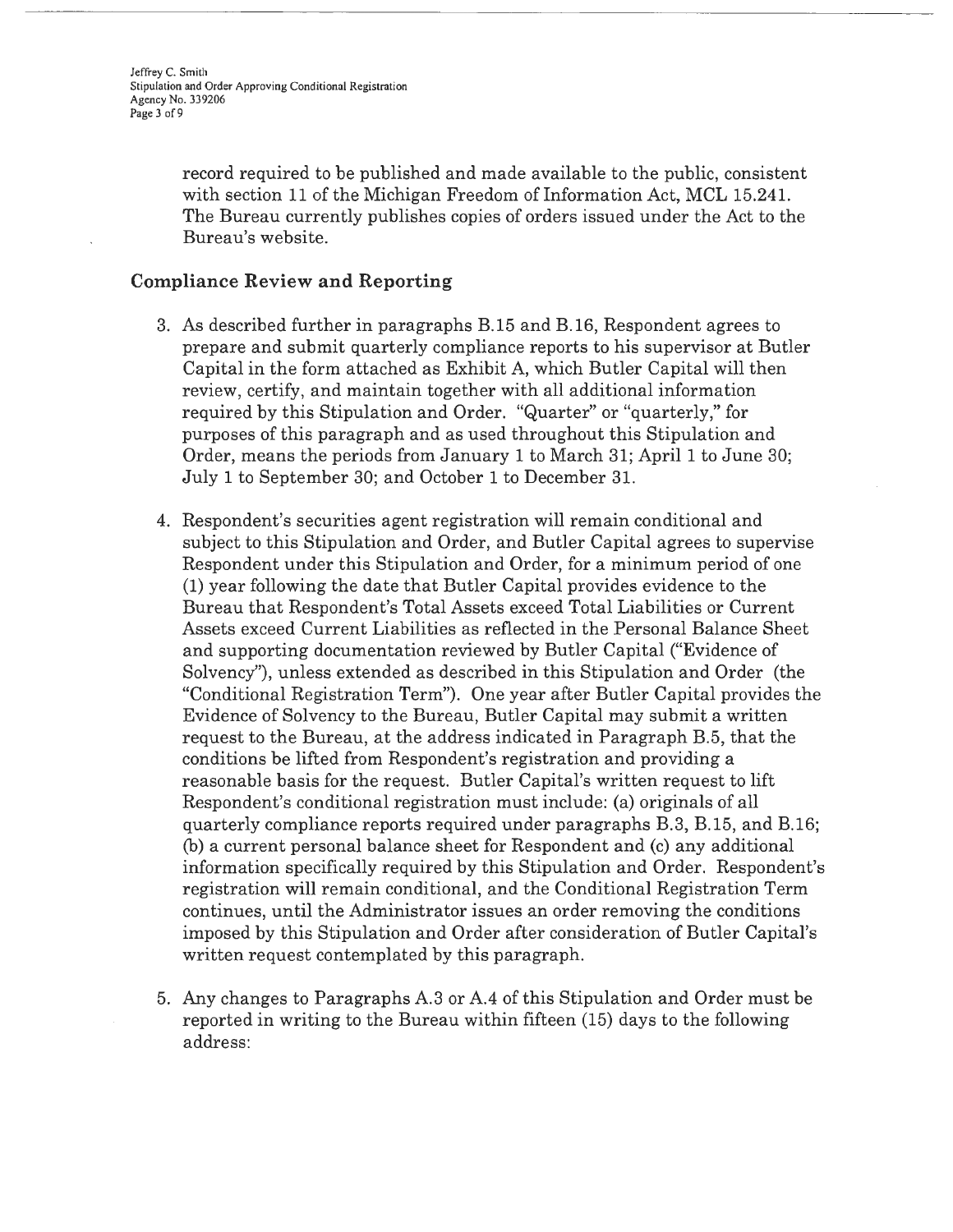Corporations, Securities & Commercial Licensing Bureau Securities & Audit Division- Final Order Monitoring P.O. Box 30018 Lansing, MI 48909

- 6. Respondent must separately report to the Bureau any: (a) customer complaints (written or verbal); (b) disciplinary actions; and (c) other changes to Respondent's answers to the Disclosure Questions on the Form U4 (a "Reportable Event") that arise during the Conditional Registration Term, regardless of whether Respondent is required to report this information on the Form U4, within twenty-one (21) days after receipt of the information. Reporting this information on the CRD system alone will not satisfy this requirement. Respondent must also supply the Bureau a copy of his revised Form(s) U4 upon its filing through the CRD. These items must be reported to the Bureau in writing directly at the address indicated in Paragraph B.5 and must include the following information regarding each customer complaint or Reportable Event:
	- a. A summary of the Reportable Event including supporting documentation.
	- b. If related to a customer complaint, include:
		- i. Client name, address, telephone number and e-mail address, if any.
		- ii. A copy of any written complaint.
		- iii. A written summary of any verbal complaint or other Reportable Event.
		- iv. Current status of the complaint or other Reportable Event, including the resolution, if any.
- 7. Respondent and Butler Capital acknowledge that a new complaint or other reportable item may extend the supervisory period.
- 8. All new accounts for Respondent's Michigan customers will be reviewed and approved by Butler Capital before the execution of the initial transaction(s) in any new accounts.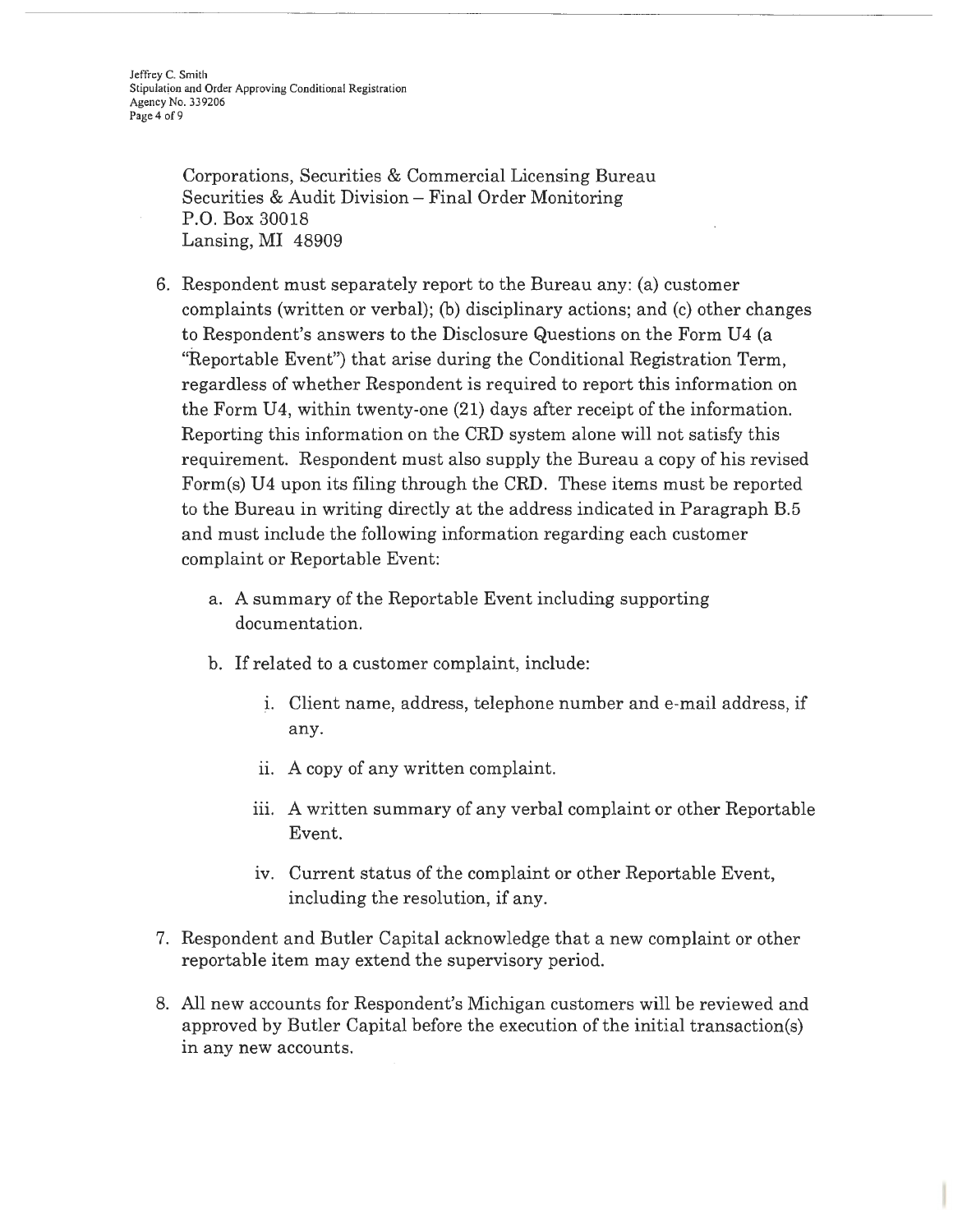Jeffrey C. Smith Stipulation and Order Approving Conditional Registration Agency No. 339206 Page *5* of9

- 9. All transactions for customer accounts will be reviewed and approved by Butler Capital within 24 hours of execution.
- IO.All correspondence, including, without limitation, electronic communications, U.S. mail, facsimiles, etc., both incoming and outgoing, shall be reviewed by Respondent's supervisor or Butler Capital's compliance department on no less than a monthly basis. Butler Capital will maintain written evidence of review (e.g., Supervisor or Compliance Officer's initials written on all correspondence). This review may be performed through an automated message review program.
- 11.All advertising, sales literature, and other solicitation material given or sent by Respondent to any customer or potential customer shall be approved by Respondent's supervisor or Butler Capital's compliance department before use.
- 12. Butler Capital will hold a quarterly review meeting with Respondent regarding his activities and the status of any current disciplinary actions.
- 13. Every six months, Butler Capital will review Respondents financial situation, including reviewing Respondent's current credit report and personal balance sheet.
- 14. In conjunction with reviewing and certifying Respondent's quarterly compliance reports during the Conditional Registration Term, Butler Capital will also conduct a monthly review with Respondent regarding Respondent's activities and the status of any current disciplinary actions. Butler Capital's monthly review with Respondent will further assess Respondent's Michigan customer accounts for compliance with this Stipulation and Order and the Act. The monthly review requirement under this paragraph begins immediately on the date that the attached Order is entered, and the reviews must be completed within fourteen (14) calendar days after the final day of each month.
- 15. Within fourteen (14) calendar days after the final day of each quarter, Respondent agrees to prepare and submit to his supervisor at Butler Capital a quarterly compliance report in the form attached as Exhibit A. Within fourteen (14) calendar days after receiving Applicant's quarterly compliance report, Butler Capital agrees to certify in writing, after diligent review, including following all of the steps outlined in this Order, that it is not aware of any violations of the Order or the Act. The report and certification must be maintained by Butler Capital. The reporting period for the first quarterly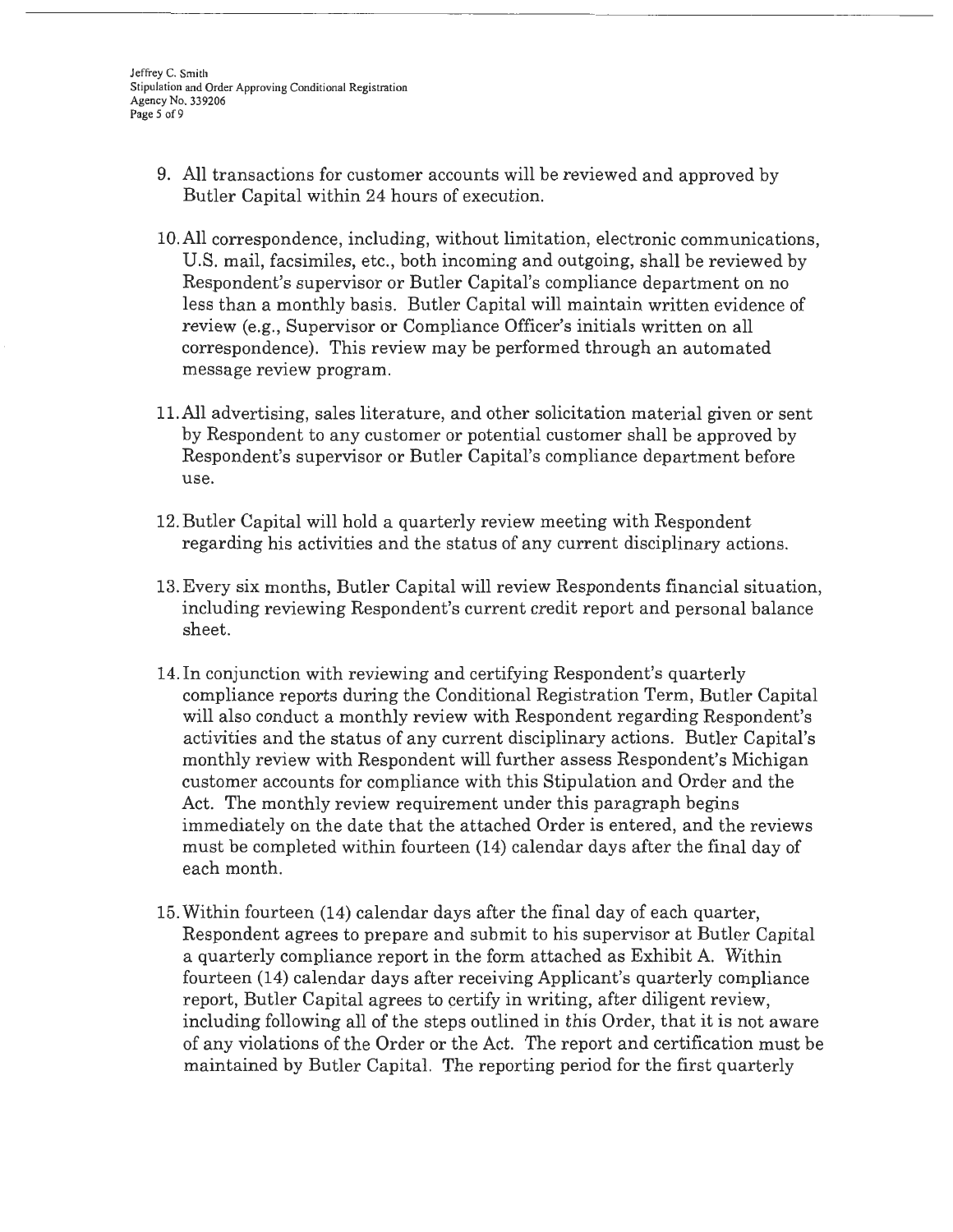compliance report begins immediately on the date that the attached Order is entered and ends on the final day of that quarter. The reporting period for subsequent quarterly compliance reports begins on the first day and ends on the final day of the next applicable quarter.

- 16. Butler Capital is not required to submit Respondent's quarterly compliance reports to the Bureau on a periodic basis. However, Butler Capital must maintain all quarterly compliance reports and certifications and provide them to the Bureau: (a) to support a request to lift Respondent's conditional registration as provided in Paragraph B.4 of this Stipulation and Order and (b) upon request by the Department within ten (10) calendar days of the request.
- 17. If any monthly review or quarterly compliance report reveals that Respondent is not in compliance with this Stipulation and Order or the Act, then Butler Capital must immediately report the non-compliance to the Bureau in writing at the address indicated in Paragraph B.5.
- 18. Butler Capital will not transfer the registration of Respondent to another broker-dealer or investment adviser, pursuant to a mass transfer, without prior approval of the Bureau while this Stipulation and Order is in effect.

# **Additional Provisions**

- 19.Respondent and Butler Capital will fully cooperate with the Bureau in any investigation, audit, or examination relating to Registrant's activities.
- 20. The Parties agree that this Consent Order is a public record required to be published and made available to the public, consistent with section 11 of the Michigan Freedom of Information Act, MCL 15.241. The Bureau currently publishes copies of orders issued under the Securities Act to the Bureau's website and includes a summary of order content in monthly disciplinary action reports separately published on its website.
- 21.Respondent and Butler Capital acknowledge and agree that upon their failure to comply with any requirements imposed by this Stipulation and Order, the Administrator is entitled to and may immediately: (a) suspend all registrations held by Respondent under the Act; (b) deny any renewal registrations submitted by him; and (c) deny any future applications for registration submitted by him. A summary suspension under this paragraph is effective upon written notice to Respondent given by the Administrator or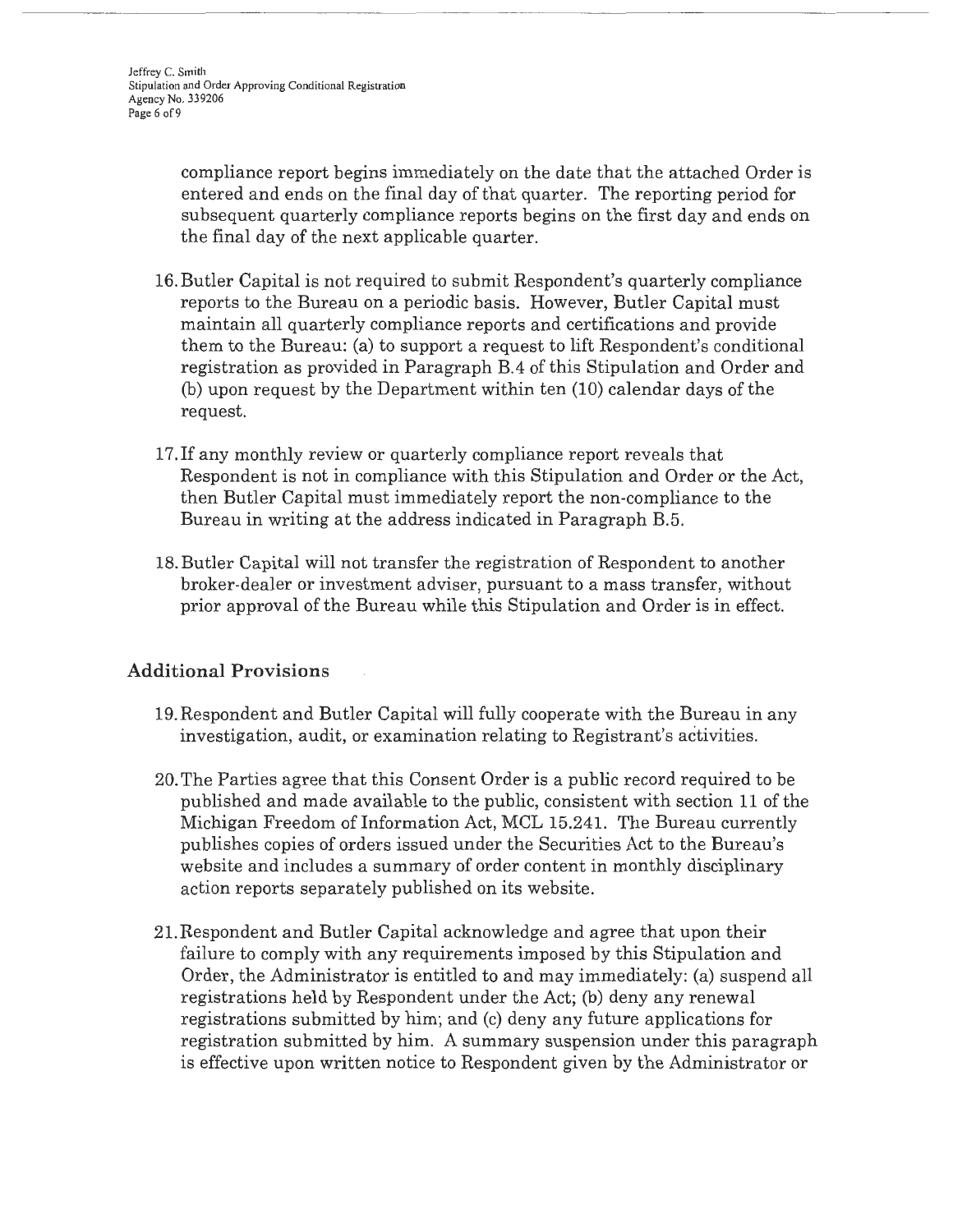her designee with no opportunity for hearing. Respondent and Butler Capital further acknowledge and agree that the Administrator may pursue any other available contractual, administrative, or judicial remedies to enforce this Stipulation and Order. Respondent may voluntarily surrender or withdraw a registration under the Act; however, such surrender or withdrawal will not negate the previously mentioned actions against the relevant registration or additional disciplinary proceedings if a violation of this Stipulation and Order or the Act occurred.

- 22. Respondent further acknowledges and agrees that: (a) the Administrator has jurisdiction and authority to enter the attached Order; (b) the attached Order may be entered without any further notice to Respondent; and (c) upon entry of the attached Order, it is final and binding, and Respondent waives any right to a hearing that exists under the Act, the rules promulgated under the Act or the predecessor Act, the Administrative Procedures Act of 1969, 1969 PA 306, MCL 24.201 *et seq.,* or other applicable law.
- 23. The Parties acknowledge and agree that this Stipulation and Order contains the entire understanding of the Parties and supersedes and forever terminates all prior and contemporaneous representations, promises, agreements, understandings, and negotiations, whether oral or written, with respect to its subject matter. The Parties further agree that this Stipulation and Order may only be amended, modified, or supplemented by a duly executed writing signed by each party and approved by Order of the Administrator.
- 24. The Parties acknowledge and represent that: (a) each party has read this Stipulation and Order in its entirety and fully understands all of its terms, conditions, ramifications, and consequences; (b) each party unconditionally consents to the terms of this Stipulation and Order; (c) each party has consulted with or had ample opportunity to consult with legal counsel of his, her, or its choosing prior to executing this Stipulation; (d) each party has freely and voluntarily signed this Stipulation; and (e) the consideration received by each party as described in this Stipulation and Order is adequate.
- 25. The Parties agree that they may execute this Stipulation in any number of counterparts, each of which shall be deemed an original hereof, but which together shall constitute one and the same instrument and agreement, and that facsimile or electronically-transmitted signatures may be attached to this Stipulation and shall be binding on such party as an original signature.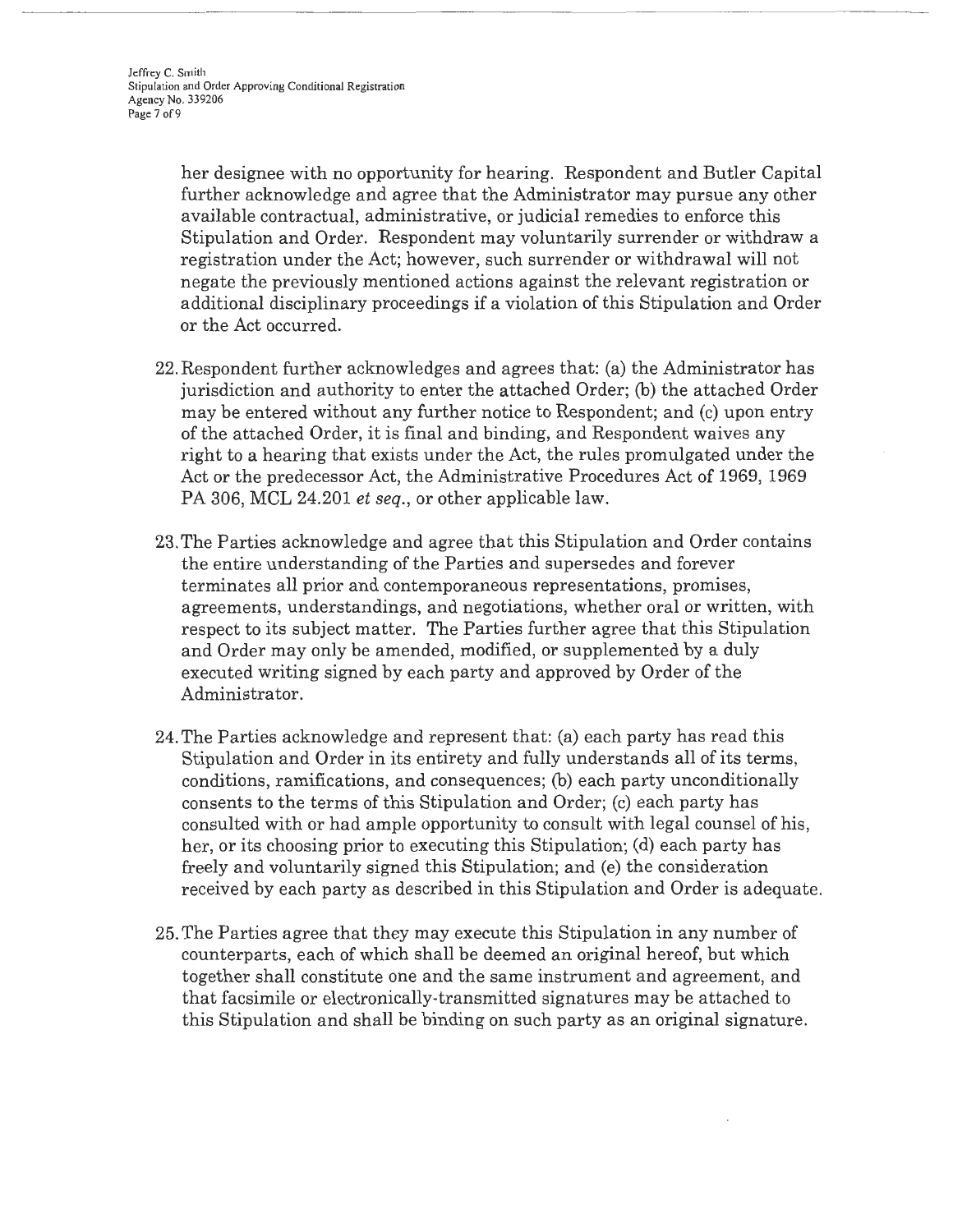- 26. The Parties agree that facsimile or electronically transmitted signatures may be submitted in connection with this Consent Order and are binding on that party to the same extent as an original signature.
- 27. The signatories to this Stipulation below represent and warrant that they have the legal capacity and authority to enter into this Stipulation on behalf of the named Parties and to bind the named Parties to the terms and conditions contained herein.

Through their signatures, the Bureau, Respondent, and Butler Capital agree to comply to the above terms and conditions.

 $\frac{5}{2}$ / $\frac{1}{2}$  Signed:

Jeffrey C. Smith, Respondent

Dated:  $\frac{1}{\sqrt{2}}$  Signed:<br>Dated:  $\frac{5}{\sqrt{2}}$  Signed:

*/Y* /~ / ~- ~

Antoine C. Kemper, Jr., Chief Operating Officer Chief Compliance Officer Butler Capital

Approved by:

Signed:

Dated:

Timothy L. Teague Securities & Audit Division Director Corporations, Securities, & Commercial Licensing Bureau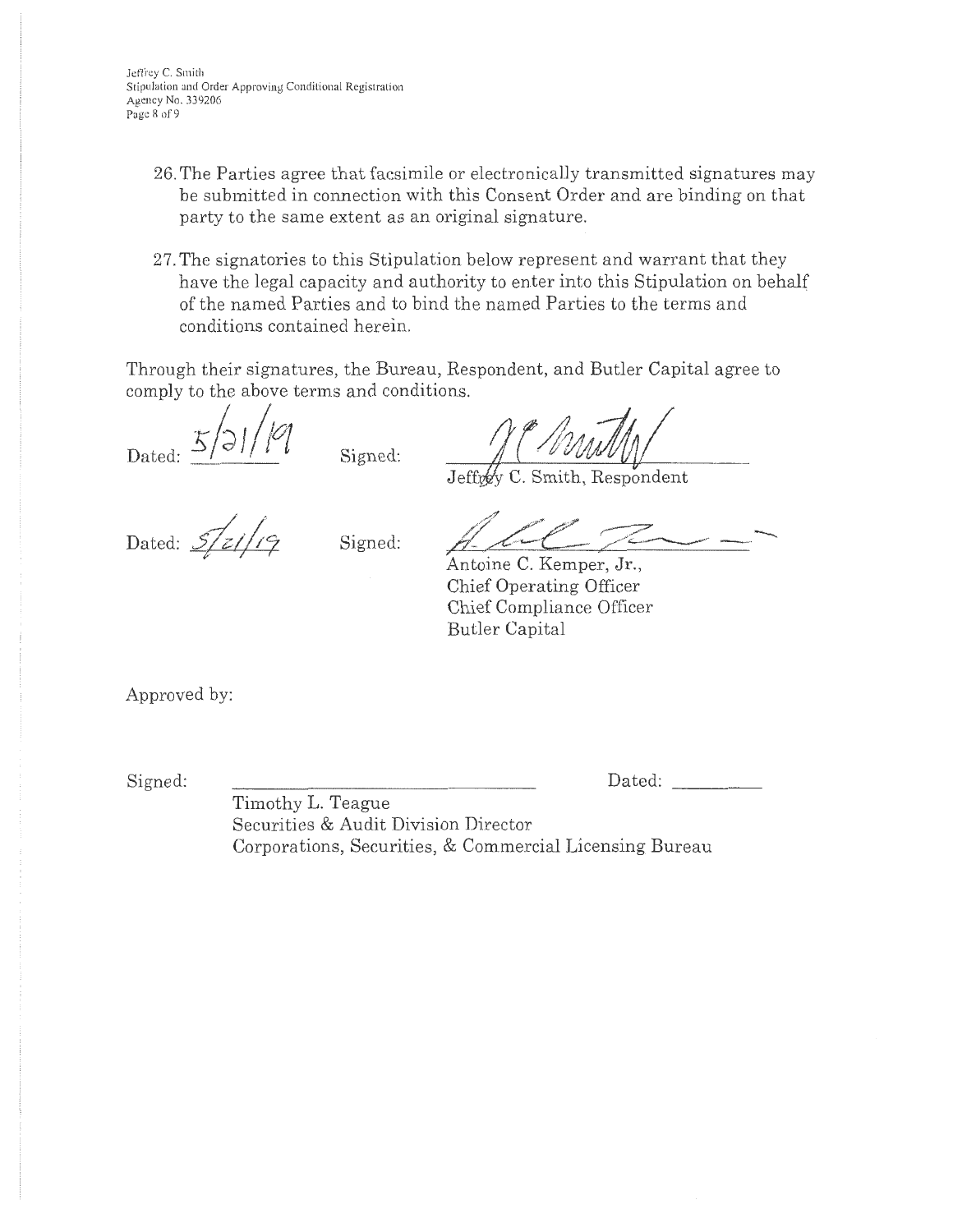- 26. The Parties agree that facsimile or electronically transmitted signatures may be submitted in connection with this Consent Order and are binding on that party to the same extent as an original signature.
- 27. The signatories to this Stipulation below represent and warrant that they have the legal capacity and authority to enter into this Stipulation on behalf of the named Parties and to bind the named Parties to the terms and conditions contained herein.

Through their signatures, the Bureau, Respondent, and Butler Capital agree to comply to the above terms and conditions.

Dated: Signed:

Jeffrey C. Smith, Respondent

Dated: Signed:

Antoine C. Kemper, Jr., Chief Operating Officer Chief Compliance Officer Butler Capital

Approved by:

Signed:

<u>Timothy L. Veague</u> Dated:<br>Timothy V. Teague

Timothy *U*. Teague Securities & Audit Division Director Corporations, Securities, & Commercial Licensing Bureau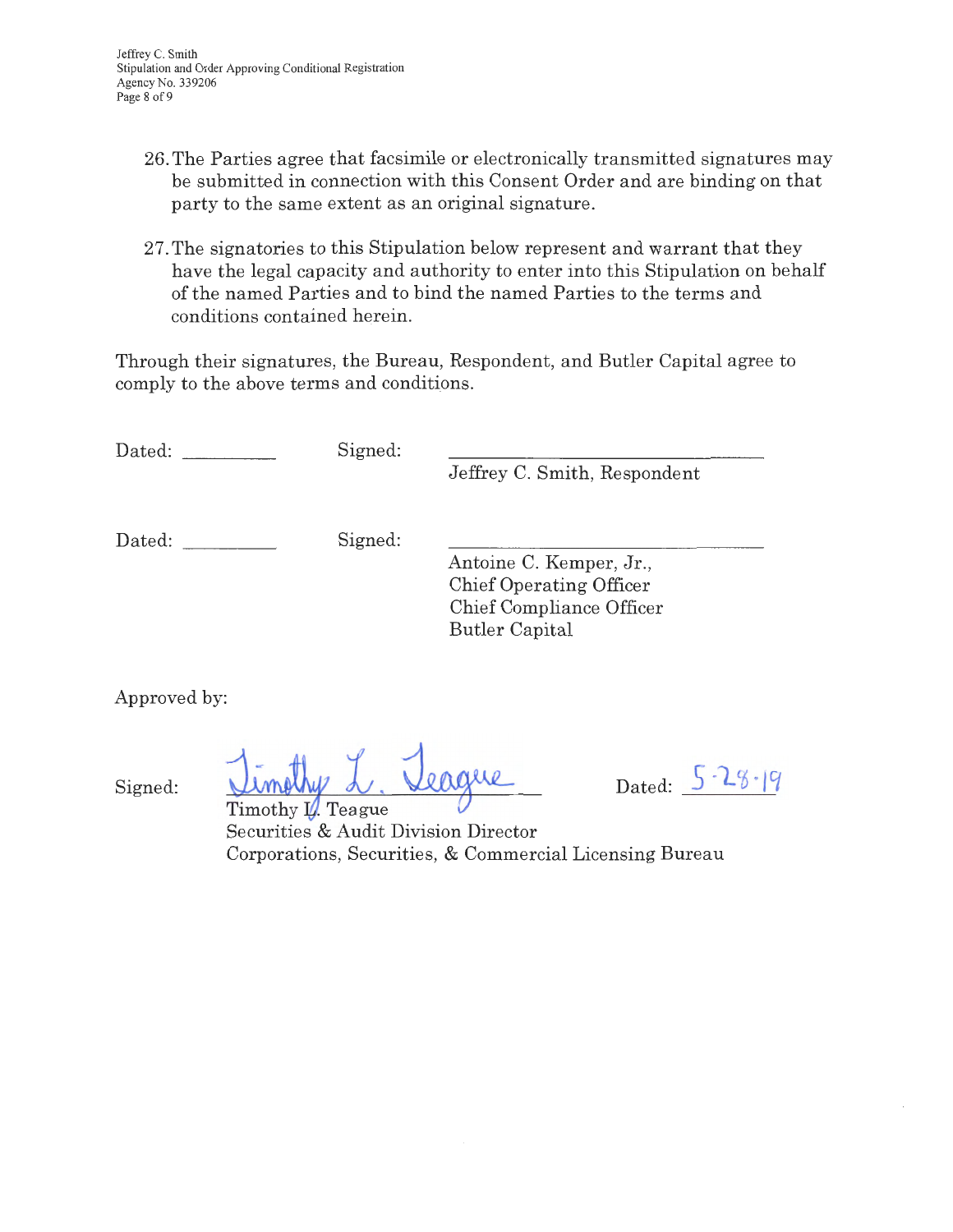Jeffrey C. Smith Stipulation and Order Approving Conditional Registration Agency No. 339206 Page 9 of 9

## C. ORDER

#### NOW, THEREFORE, the Administrator ORDERS:

In accordance with the foregoing fully executed stipulation, registrant Jeffrey

C. Smith's securities agent registration is conditionally approved.

 $S/31/19$ 

Julia Dale, Administrator and Director Corporations, Securities & **Commercial Licensing Bureau**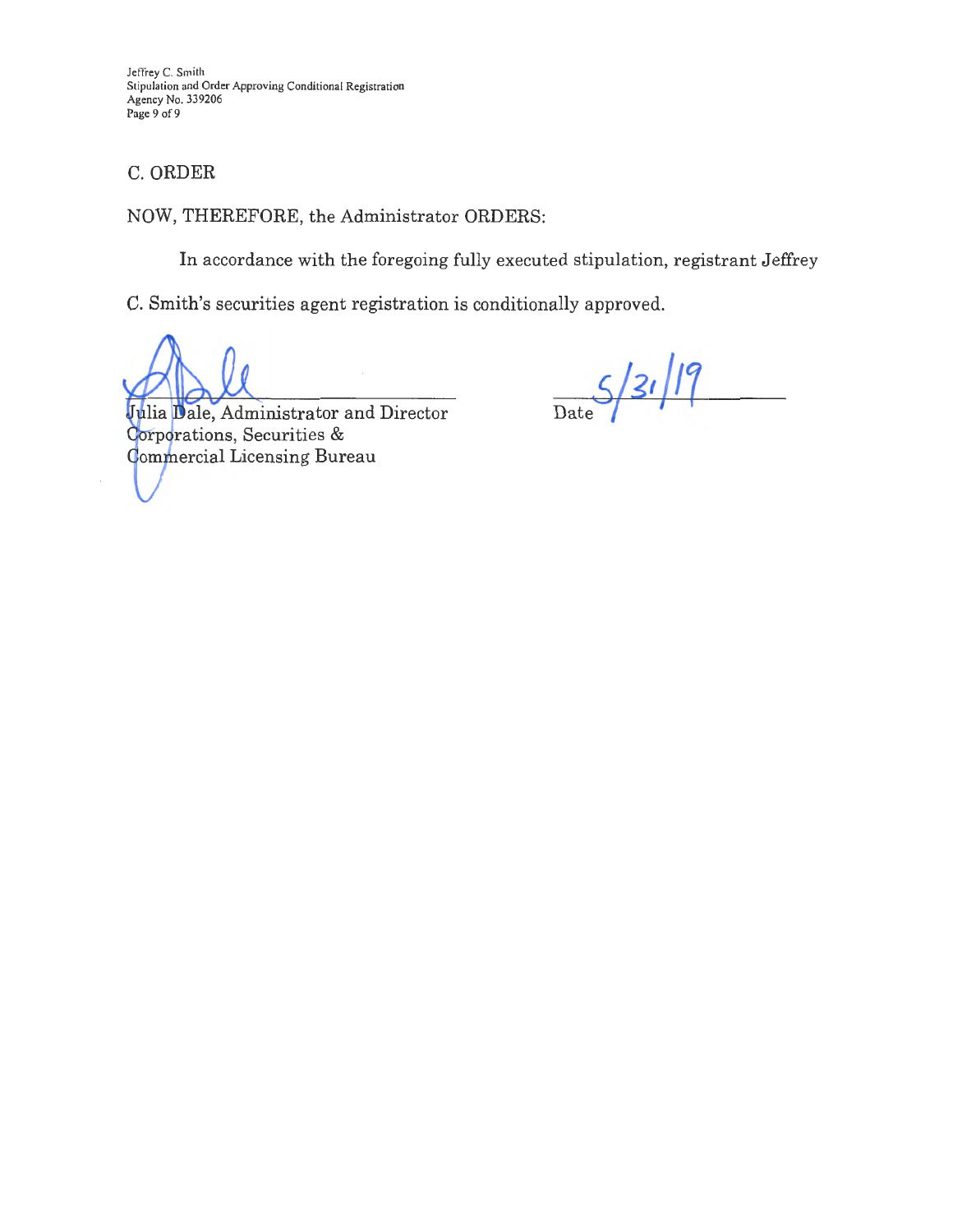### **STATE OF MICHIGAN DEPARTMENT OF LICENSING AND REGULATORY AFFAIRS CORPORATIONS, SECURITIES & COMMERCIAL LICENSING BUREAU**

In the matter of:

Agency No. 339206

JEFFREY C. SMITH CRD# 1716938

Applicant.

I ------------*I*<sup>*LL*</sup> Issued and entered This ~ day of\_..~~ - --------' 2019 **NOTICE OF INTENT TO DENY, CONDITION, OR LIMIT** 

# **SECURITIES AGENT REGISTRATION APPLICATION**

# **I. RELEVANT FACTS AND APPLICABLE LAW.**

Relevant information and statutory provisions, under the Michigan Uniform Securities Act (2002) ("the Securities Act"), 2008 PA 551, as amended, MCL 451.2101 *et seq:* 

- 1. Jeffrey C. Smith ("Applicant") has previously been registered as a securities agent under the Securities Act in Michigan, and has been registered as an agent of various brokerdealers in other states since in or around 1991.
- 2. Applicant applied for registration as a securities agent in Michigan through Butler Capital Partners (CRD#l 14242, "Butler"), a Michigan-registered broker-dealer on or around September 5, 2018; the application became complete on or around March 8, 2019.
- 3. The Corporations, Securities and Commercial Licensing Bureau ("the Bureau") within the State of Michigan Department of Licensing and Regulatory Affairs requested, and Applicant provided a personal balance sheet during the Bureau's review of Applicant's registration application. The balance sheet submitted by Applicant shows that his liabilities exceed his assets. The Administrator finds that Applicant is insolvent because his liabilities exceed his assets.
- 4. The Director of the Bureau ("Administrator") has reviewed materials regarding Applicant's financial condition as it relates to his registration as an agent under the Securities Act. The Administrator has determined that it is authorized, appropriate, and in the public interest to deny, condition, or limit Applicant's securities agent registration.
- 5. Section 412(1) of the Securities Act, MCL 451.2412(1), provides that if the Administrator finds that the Order is in the public interest and MCL 451.2412(4)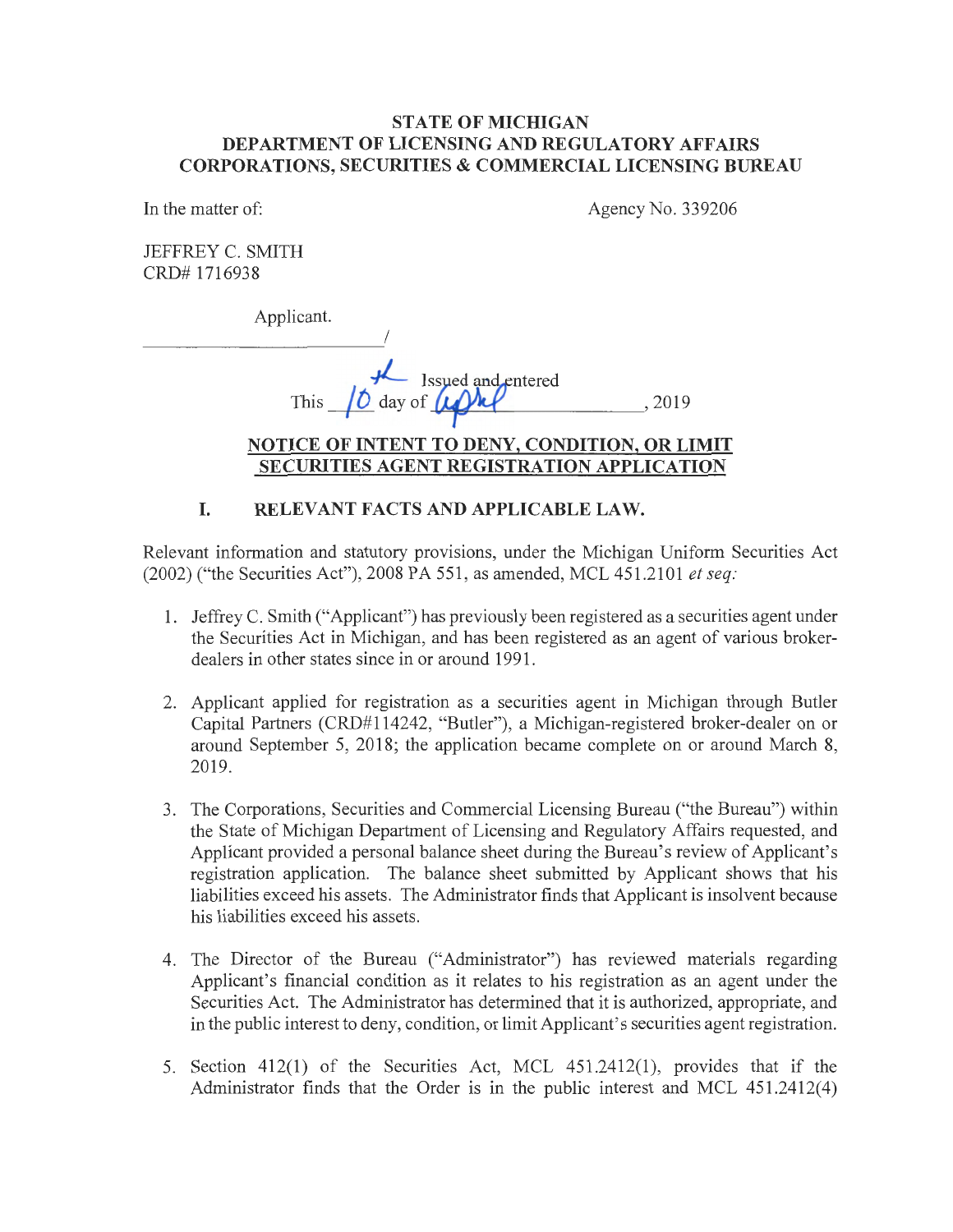authorizes the action, the Administrator may issue an Order denying, conditioning, or limiting an application for registration as a securities agent.

6. Section 412(4) of the Securities Act, MCL 451.2412(4) states in relevant part:

 $(4)$  A person may be disciplined under subsections  $(1)$  to  $(3)$  if any of the following apply to the person:

\*\*\*

(g) The person is insolvent, either because the person's liabilities exceed the person's assets or because the person cannot meet the person's obligations as they mature. The administrator shall not enter an order against an applicant or registrant under this subdivision without a finding of insolvency as to the applicant or registrant. ..

- 7. Section 412(6) of the Securities Act, MCL 451.2412(6), authorizes the Administrator to deny a registration application pending final determination of an administrative proceeding.
- 8. The Administrator may deny, condition, or limit Applicant's securities agent registration application under sections  $412(1)$  and  $412(4)(g)$  of the Securities Act, MCL  $451.2412(1)$ and MCL  $451.2412(4)(g)$ , because Applicant is insolvent in that his liabilities exceed his assets, giving the Administrator cause to issue this order.

# **II. ORDER.**

The Administrator finds that this ORDER is authorized, appropriate, and in the public interest based on the above-cited facts and law.

# IT IS ORDERED as follows:

1. The Administrator intends to deny, condition, or limit the securities agent registration application of Jeffrey C. Smith, under section 412(1) of the Securities Act, MCL 451.2412(1), because Applicant is insolvent, which supports the denial, conditioning, or limitation of his registration application under the above-cited provisions of the Michigan Uniform Securities Act (2002), 2008 PA 551, MCL 451.2101 *et seq.* 

2. In accordance with sections 412(1) and (6) of the Securities Act, MCL 451.2412(1) and (6): This is NOTICE that the Administrator intends to deny, condition, or limit Applicant's securities agent registration application, and that Applicant has thirty (30) calendar days after the date that this Order is served on Applicant to submit a written request to the Administrator that this matter be scheduled for a hearing. If the Administrator timely receives a written request, the Administrator shall schedule a hearing within 15 days after receipt of the written request. If a hearing is not requested by Applicant or is not ordered by the Administrator within 30 days after the date of service of this Order, Applicant's application for securities agent